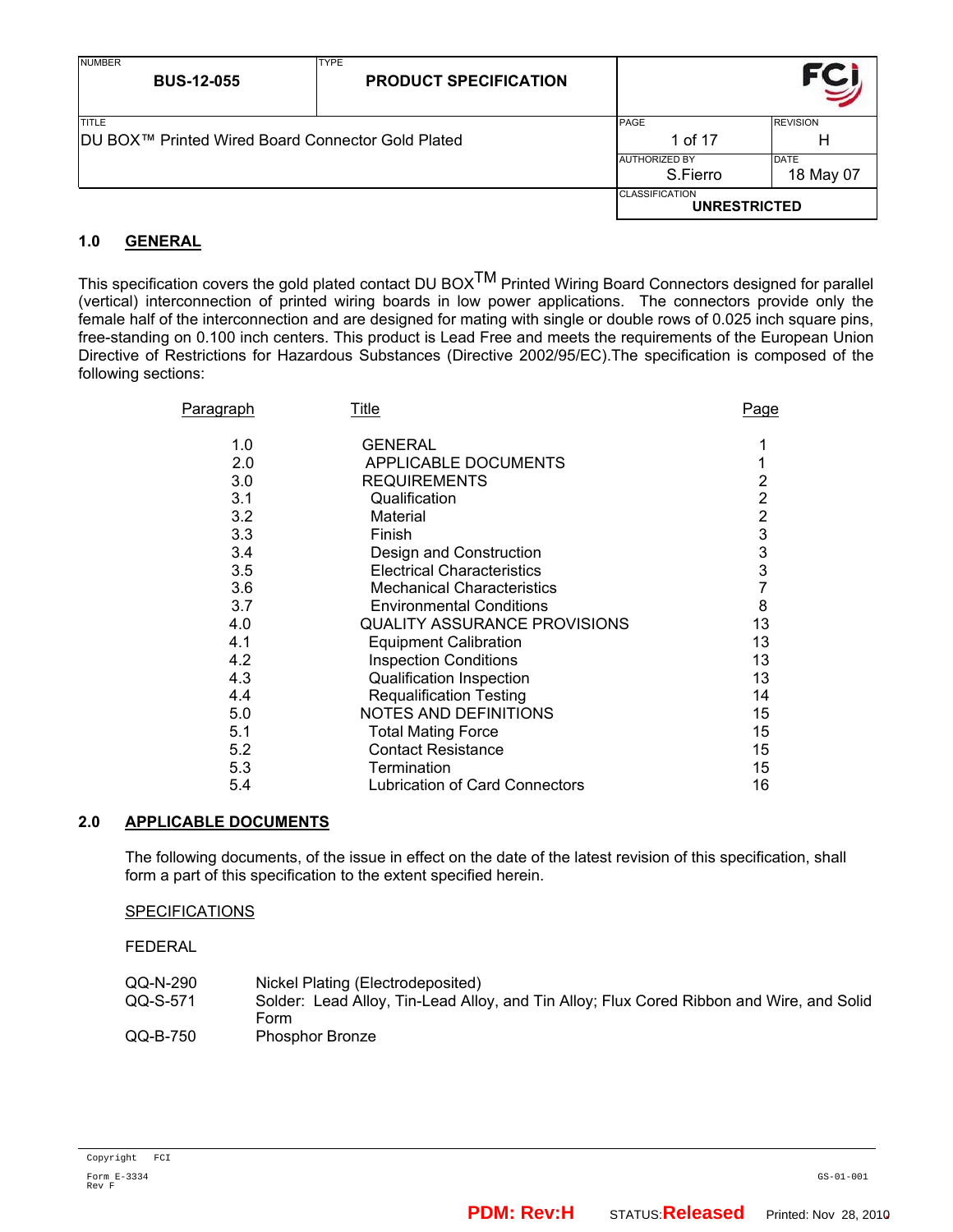| <b>NUMBER</b><br><b>BUS-12-055</b>                | <b>TYPE</b><br><b>PRODUCT SPECIFICATION</b> |                                              |                 |
|---------------------------------------------------|---------------------------------------------|----------------------------------------------|-----------------|
| <b>TITLE</b>                                      |                                             | PAGE                                         | <b>REVISION</b> |
| DU BOX™ Printed Wired Board Connector Gold Plated |                                             | 2 of 17                                      | н               |
|                                                   |                                             | <b>AUTHORIZED BY</b>                         | <b>DATE</b>     |
|                                                   |                                             | S.Fierro                                     | 18 May 07       |
|                                                   |                                             | <b>CLASSIFICATION</b><br><b>UNRESTRICTED</b> |                 |

## MILITARY

 MIL-F-14256 Flux, Soldering, Liquid (Rosin Base), Activated MIL-M-24519 Molding Plastics, Polyester, Thermoplastic MIL-G-45204 Gold Plating, Electrodeposited MIL-C-45662 Calibration System Requirement MIL-F-55110 Printed Wiring Boards

## STANDARDS

## MILITARY

 MIL-STD-105 Sampling Procedures and Tables for Inspection by Attributes MIL-STD-202 Test Methods for Electronic and Electrical Component Parts MIL-STD-275 Printing Wiring for Electronic Equipment MIL-STD-1344 Test Methods for Electrical Connectors

## INDUSTRY SPECIFICATION/STANDARDS

| ASTM B-103 | Phosphor Bronze Plate, Sheet, Strip and Rolled Bar, Spec for DOD ADOPTED |
|------------|--------------------------------------------------------------------------|
| UL-94      | Tests for Flammability of Plastic Materials                              |

## FCI Labs Reports- Supporting Data

 ZA5-2625 Lead Free Plating investigation. EL-2006-06-025 GXT test report.

## **3.0 REQUIREMENTS**

- 3.1 Qualification Connectors furnished under this specification shall be products capable of meeting the qualification test requirements specified herein.
- 3.2 Material The material for each part shall be as specified herein, or equivalent. Substitute material shall meet the performance requirements of this specification.
	- 3.2.1 Terminal The body shall be ex-hard phosphor bronze strip C51000 in accordance with QQ-B-750 and CA-510 specifications.
	- 3.2.2 Insulator Housing All housing material shall be rated flame retardant 94V-0, or better, in accordance with UL-94.
	- 3.2.3 The housing shall be 30% glass filled polyester, Polycyclohexylenedimethylene terephthalate (PCT) in accordance with 16-508-159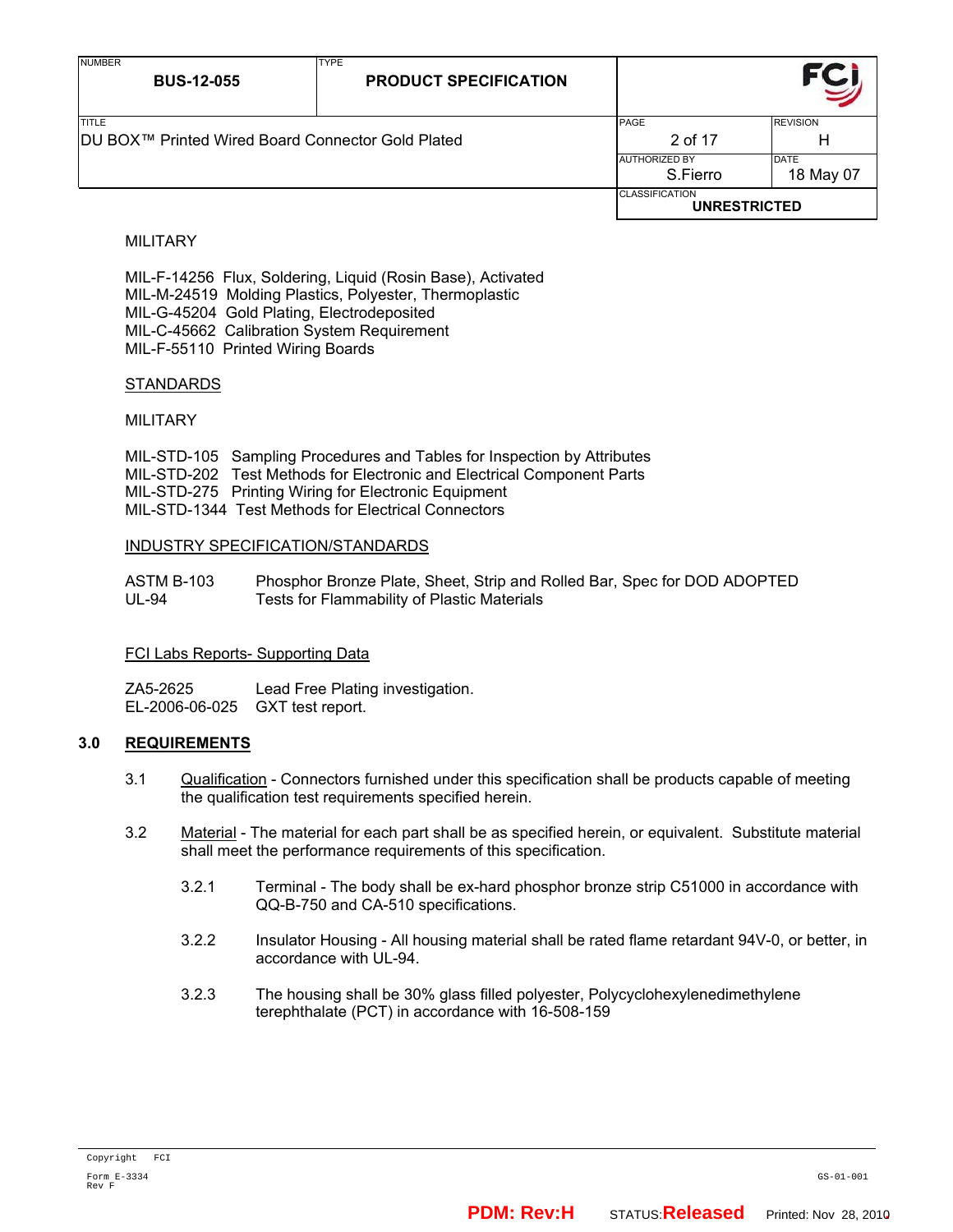| <b>NUMBER</b><br><b>BUS-12-055</b>                | <b>TYPE</b><br><b>PRODUCT SPECIFICATION</b> |                                              |                 |
|---------------------------------------------------|---------------------------------------------|----------------------------------------------|-----------------|
| <b>ITITLE</b>                                     |                                             | <b>PAGE</b>                                  | <b>REVISION</b> |
| DU BOX™ Printed Wired Board Connector Gold Plated |                                             | 3 of 17                                      | Н               |
|                                                   |                                             | <b>AUTHORIZED BY</b>                         | <b>DATE</b>     |
|                                                   |                                             | S.Fierro                                     | 18 May 07       |
|                                                   |                                             | <b>CLASSIFICATION</b><br><b>UNRESTRICTED</b> |                 |

- 3.3 Finish
	- 3.3.1 Terminal The terminal shall be plated in the contact area with 15 microinches (minimum) gold per MIL-G-45204, Type II, Grade C or GXT plating over 50 microinches (minimum) nickel per QQ-N-290, Class 2.
	- 3.3.2 The terminal shall be plated in the contact area with 30 microinches (minimum) gold per MIL-G-45204, Type II, Grade C or GXT plating over 50 microinches (minimum) nickel per QQ-N-290, Class 2.
	- 3.3.3 The terminal solder tail shall be plated with 100 microinches (minimum) tin lead 93-7 alloy per QQ-5-571 over 20 microinches (minimum) nickel per QQ-N-290, Class 2.Or pure tin plating 100 microinches (minimum) over 20 microinches (minimum) Nickel.
	- 3.3.4 The terminal, other than contact and solder tail, shall be plated with 3 microinches (minimum) gold per MIL-G-45204, Type I, Grade B over 20 microinches (minimum) nickel per QQ-N-290, Class 2.
- 3.4 Design and Construction The connector shall be a multi-piece assembly having one or two rows of contacts with solder tail terminations for installation in 0.030 or 0.070 inch diameter holes in a 1/16 inch thick printed wiring board. The connector legs can be bent to provide surface mount capability. The female end of the contact shall interface with 0.025 inch square pins on 0.100-inch centers.
	- 3.4.1 Mating The connector shall be capable of mating and unmating by hand without the use of special tools within the specified temperature range (see 3.6.4 and 5.4).
	- 3.4.2 Workmanship Connectors shall be uniform in quality and shall be free from burrs, scratches, cracks, voids, chips, blisters, pin holes, sharp edges, and other defects that will adversely affect life or serviceability.
	- 3.4.3 Interchangeability The connector shall be capable of mating with any appropriately constituted male connector of the same population without degradation in performance.

## 3.5 Electrical Characteristics

- 3.5.1 Current Rating The maximum current rating of the connector shall be 3.0 amperes DC for individual terminals at ambient temperature  $\leq 20^\circ$  C and 2.0 amperes DC for the total connector.
- 3.5.2 Contact Resistance The contact resistance shall not exceed the values specified in Table I.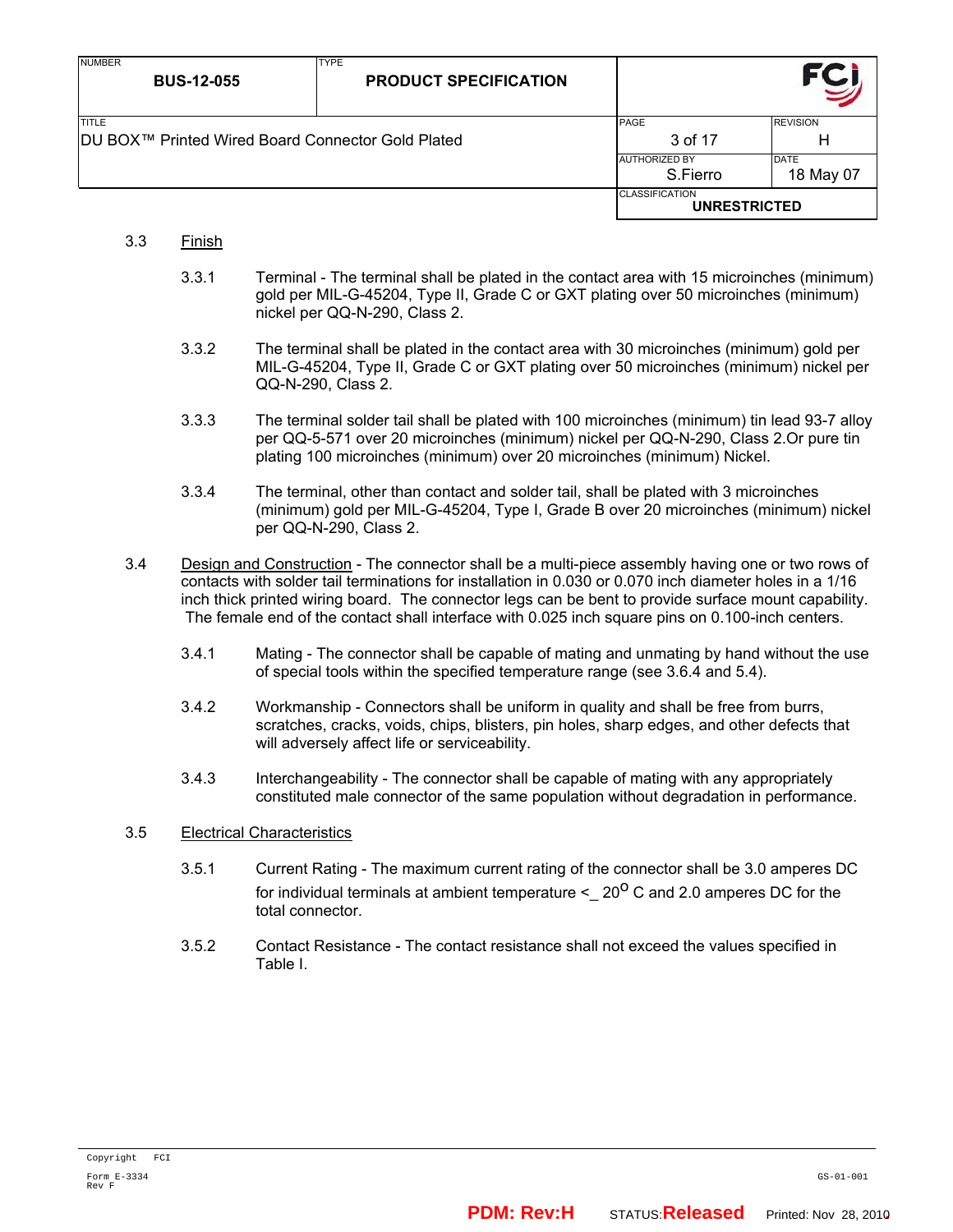| <b>NUMBER</b><br><b>BUS-12-055</b>                 | <b>TYPE</b><br><b>PRODUCT SPECIFICATION</b> |                                              |                 |
|----------------------------------------------------|---------------------------------------------|----------------------------------------------|-----------------|
| <b>TITLE</b>                                       |                                             | PAGE                                         | <b>REVISION</b> |
| IDU BOX™ Printed Wired Board Connector Gold Plated |                                             | 4 of 17                                      | н               |
|                                                    |                                             | <b>AUTHORIZED BY</b>                         | <b>DATE</b>     |
|                                                    |                                             | S.Fierro                                     | 18 May 07       |
|                                                    |                                             | <b>CLASSIFICATION</b><br><b>UNRESTRICTED</b> |                 |

## **TABLE I - CONTACT RESISTANCE**

## **Maximum Resistance - Milliohms Initial After Test**

 $< 15$   $< 20$ 

When measured in accordance with MIL-STD-202, Method 307 (see 5.2) the following details shall apply:

- (a) Method of Connection: Attach current and voltage leads as shown in Figure 1.
- (b) Test Current: 1 ampere DC, maximum
- (c) Sample Size: 20 percent of connector population
- 3.5.3 Low Level Circuit Resistance The low level circuit resistance shall not exceed the value specified in Table I when measured in accordance with MIL-STD-1344, Method 3002 (see 5.2). The following details shall apply:
	- (a) Method of Connection: see Figure 1
	- (b) Test Current: 10 milliampere DC
	- (c) Minimum Open Circuit Voltage: 20 millivolts DC
	- (d) Sample Size: 20 percent of connector population
- 3.5.4 Insulation Resistance The insulation resistance of unmated connectors shall be not less than 100,000 megaohms (1,000 megaohms after exposure of the humidity environment described in 3.7.1) when measured in accordance with MIL-STD-202, Method 302. The following details shall apply:
	- (a) Test Condition: B (500 volts DC)
	- (b) Special Preparation: The connector shall not be terminated (see 5.3)
	- (c) Points of measurement: Between adjacent and opposing contact positions for 20 percent of connector population.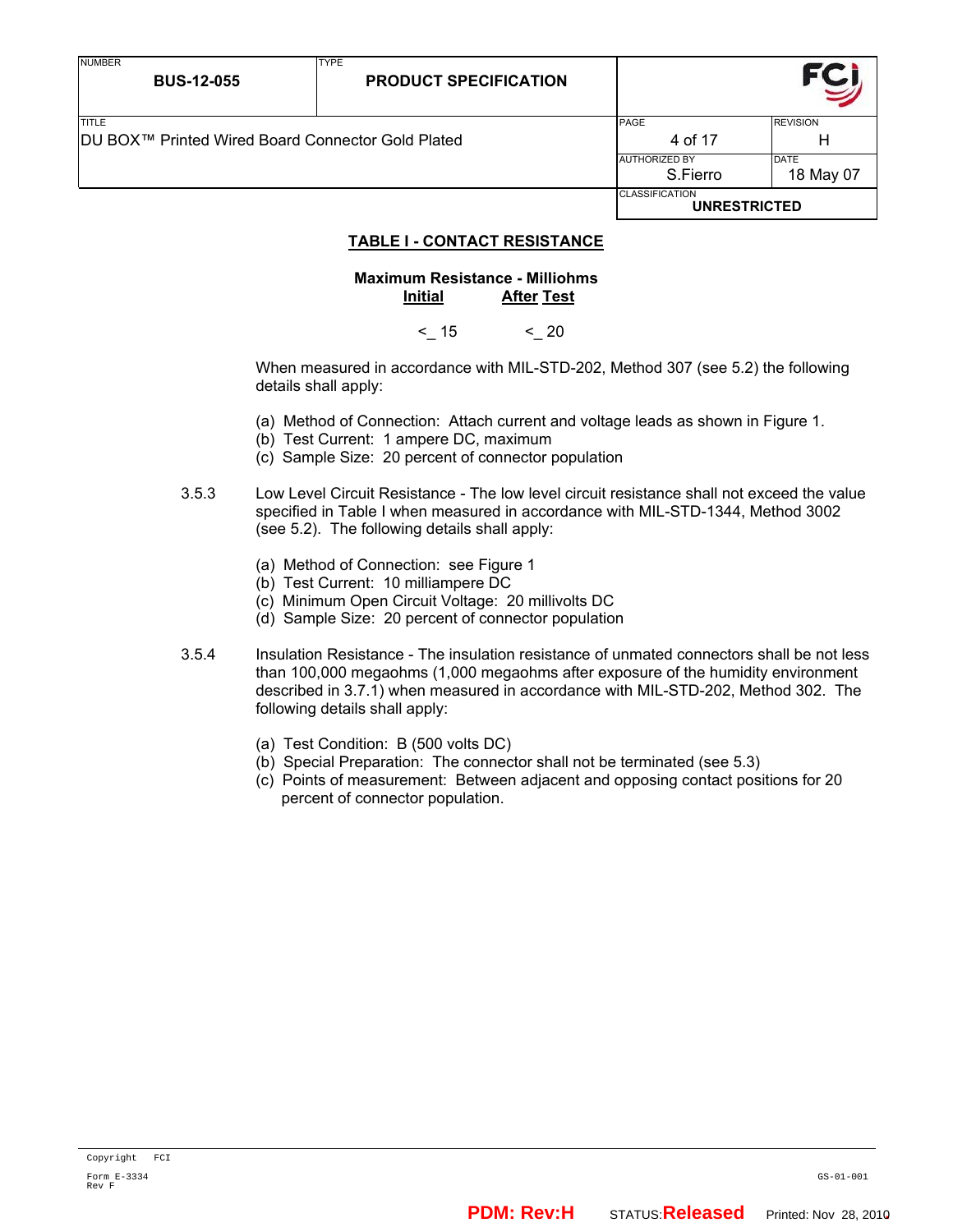| <b>NUMBER</b><br><b>BUS-12-055</b>                                | <b>TYPE</b><br><b>PRODUCT SPECIFICATION</b> |                                              |                          |
|-------------------------------------------------------------------|---------------------------------------------|----------------------------------------------|--------------------------|
| <b>TITLE</b><br>DU BOX™ Printed Wired Board Connector Gold Plated |                                             | <b>PAGE</b><br>5 of 17                       | <b>REVISION</b><br>н     |
|                                                                   |                                             | <b>AUTHORIZED BY</b><br>S.Fierro             | <b>DATE</b><br>18 May 07 |
|                                                                   |                                             | <b>CLASSIFICATION</b><br><b>UNRESTRICTED</b> |                          |



**mProbe Positioned at Pin-to-Board and<br>Terminal-to-Board Solder Connection.**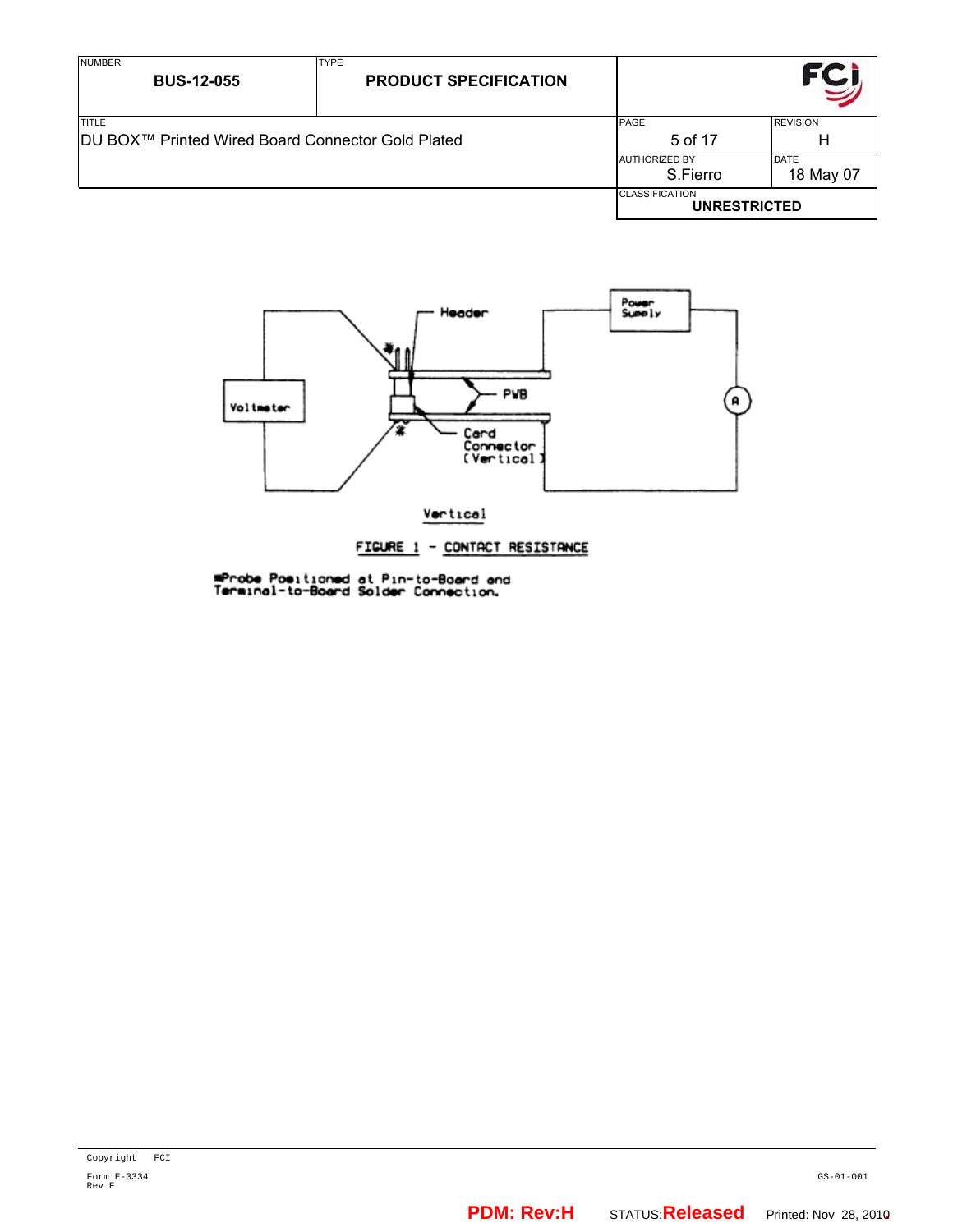| <b>NUMBER</b><br><b>BUS-12-055</b>                                | <b>TYPE</b><br><b>PRODUCT SPECIFICATION</b> |                                              |                          |
|-------------------------------------------------------------------|---------------------------------------------|----------------------------------------------|--------------------------|
| <b>TITLE</b><br>DU BOX™ Printed Wired Board Connector Gold Plated |                                             | PAGE<br>6 of 17                              | <b>REVISION</b><br>H     |
|                                                                   |                                             | <b>AUTHORIZED BY</b><br>S.Fierro             | <b>DATE</b><br>18 May 07 |
|                                                                   |                                             | <b>CLASSIFICATION</b><br><b>UNRESTRICTED</b> |                          |

## FIGURE 2- MATING HEADER

## <u>nawa nawa</u>

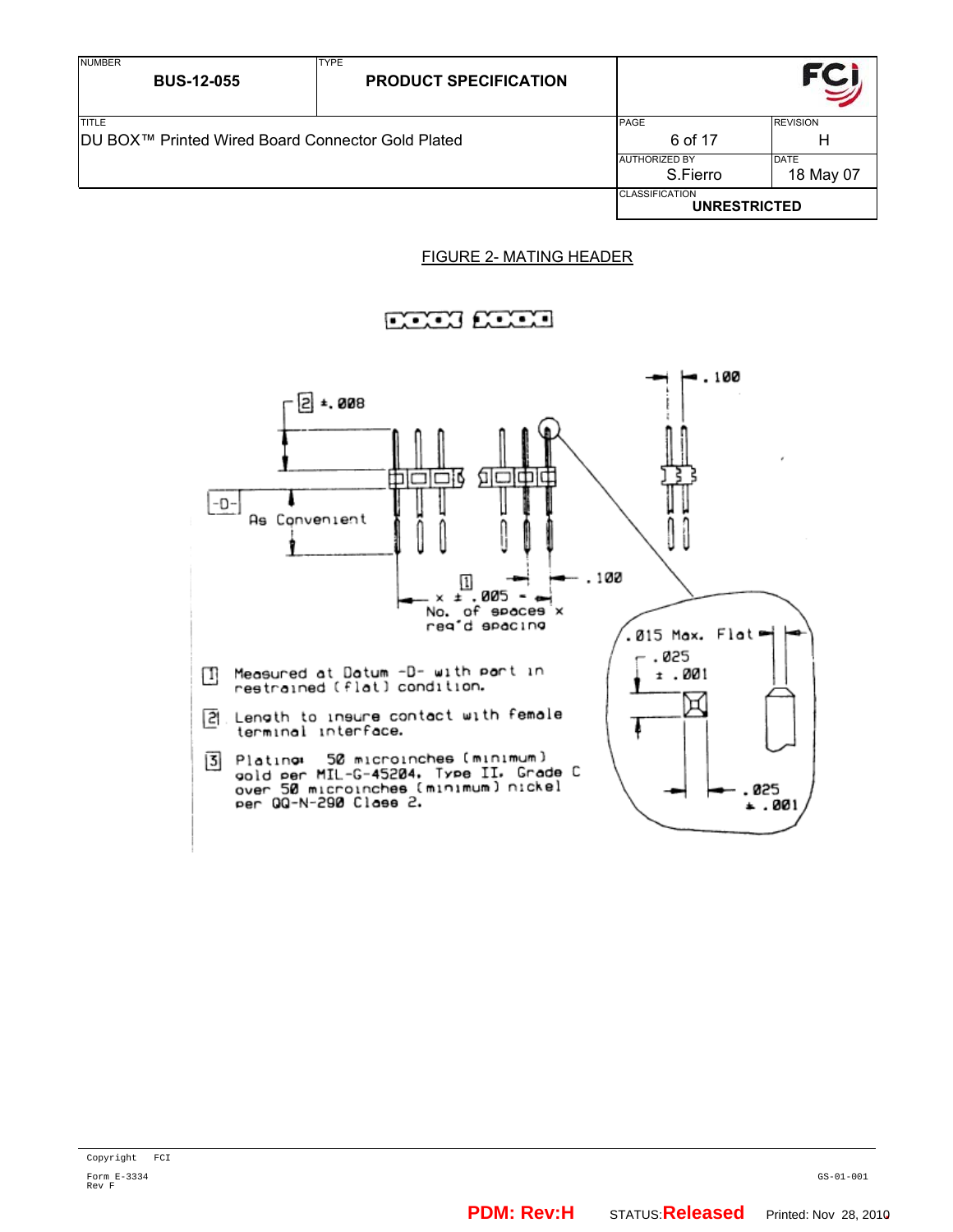| <b>NUMBER</b><br><b>BUS-12-055</b>                                 | <b>TYPE</b><br><b>PRODUCT SPECIFICATION</b> |                                              |                          |
|--------------------------------------------------------------------|---------------------------------------------|----------------------------------------------|--------------------------|
| <b>TITLE</b><br>IDU BOX™ Printed Wired Board Connector Gold Plated |                                             | PAGE<br>7 of 17                              | <b>REVISION</b><br>н     |
|                                                                    |                                             | <b>AUTHORIZED BY</b><br>S.Fierro             | <b>DATE</b><br>18 May 07 |
|                                                                    |                                             | <b>CLASSIFICATION</b><br><b>UNRESTRICTED</b> |                          |

- 3.5.5 Dielectric Withstanding Voltage There shall be no evidence of arc-over, insulation breakdown, or excessive leakage current (> 1 milliampere) when the unmated connectors are tested in accordance with MIL-STD-202, Method 301. The following details shall apply:
	- (a) Test Potential: See Table II
	- (b) Test Duration: 60 seconds
	- (c) Special Preparation: The connector shall not be terminated (see 5.3)
	- (d) Points of Measurement: Between adjacent and opposing contact positions for 20 percent of connector population

## **TABLE II - DIELECTRIC WITHSTANDING VOLTAGE**

| <b>Contact Spacing</b> | <b>Withstanding Voltage</b> |  |
|------------------------|-----------------------------|--|
| (inch)                 | (volts, rms at 60 hz)       |  |
| 0.100                  | 1,000                       |  |

- 3.5.6 Capacitance The capacitance between pairs of adjacent or opposing contacts in an unmated connector shall not exceed 1.5 picofarads when measured in accordance with MIL-STD-202, Method 305. The following details shall apply:
	- (a) Test Frequency: 100 kilohertz
	- (b) Special Preparation: the connector shall not be terminated
	- (c) Sample Size: 20 percent of connector population
- 3.6 Mechanical Characteristics
	- 3.6.1 Contact Retention Individual contacts in the unterminated vertical connector shall withstand an axial load of 1 pound in the direction of normal pin insertion without dislodgement.
	- 3.6.2 Terminal Strength Individual contact tails in the unterminated connector shall withstand without fracture a bend of 45<sup>o</sup> when tested in accordance with MIL-STD-202, Method 211. The following details shall apply:
		- (a) Direction of Bend: Normal to the width of the tail
		- (b) Number of cycles: 2
		- (c) Sample Size: 10 percent of connector population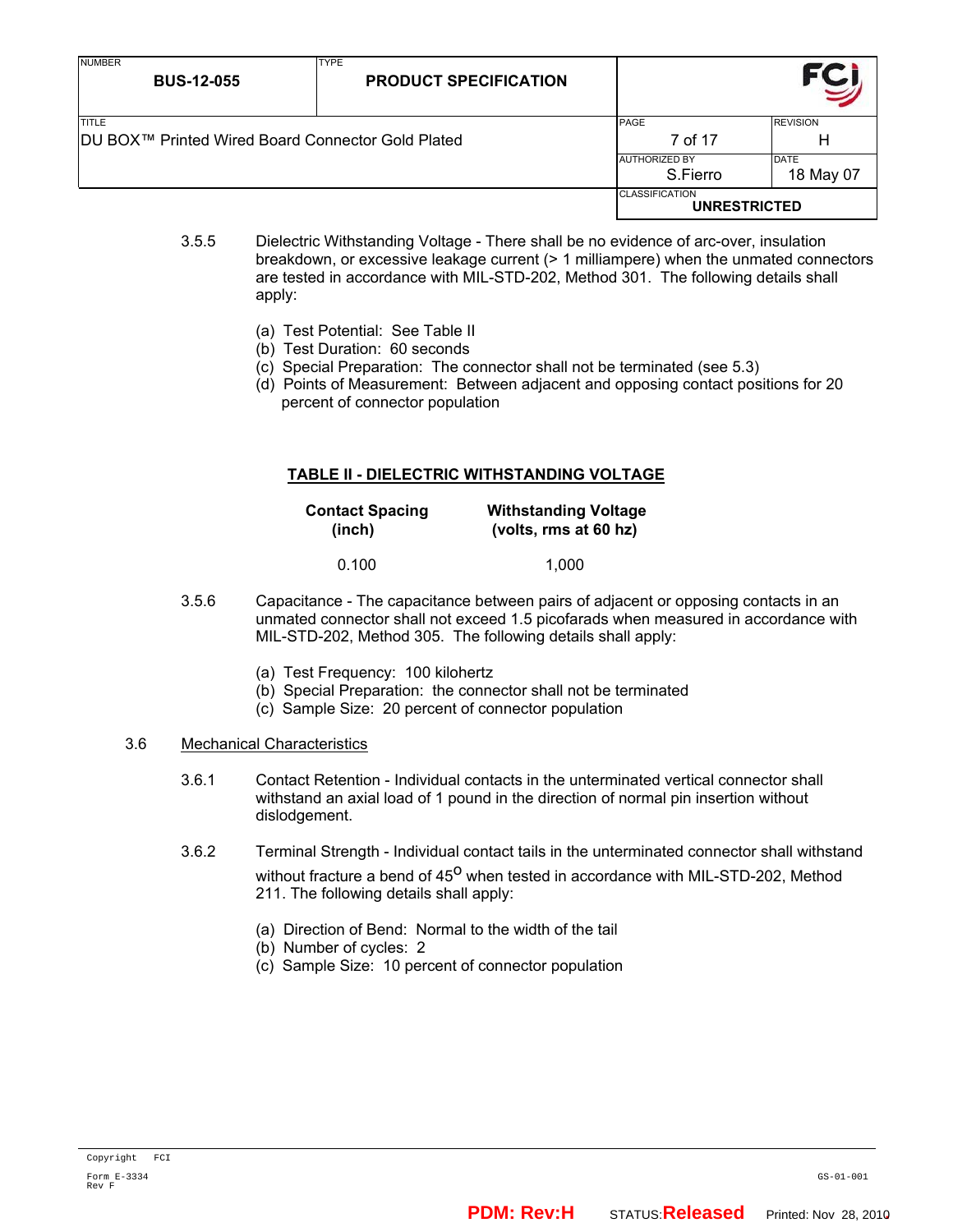| <b>NUMBER</b><br><b>BUS-12-055</b>                                 | <b>TYPE</b><br><b>PRODUCT SPECIFICATION</b> |                                              |                      |
|--------------------------------------------------------------------|---------------------------------------------|----------------------------------------------|----------------------|
| <b>TITLE</b><br>IDU BOX™ Printed Wired Board Connector Gold Plated |                                             | <b>PAGE</b><br>8 of 17                       | <b>REVISION</b><br>н |
|                                                                    |                                             | <b>AUTHORIZED BY</b><br>S.Fierro             | DATE<br>18 May 07    |
|                                                                    |                                             | <b>CLASSIFICATION</b><br><b>UNRESTRICTED</b> |                      |

3.6.3 Total Mating Force - The total force to mate the terminated connector with an appropriately populated header consisting of properly configured (see Figure 2) 0.025 inch square pins shall not exceed the individual contact insertion force times the number of terminals.

> \* Best estimate based on cumulative test time of hours of a continuing program; failure defined as a change in contact resistance greater than 25% from initial value.

- 3.6.4 Individual Contact Insertion Force When measured using a maximum gage configured as shown in Figure 3, the individual contact insertion force shall not exceed the values shown in Table III.
- 3.6.5 Individual Contact Withdrawal Force After three insertions of a maximum gage, the force required to withdraw a minimum gage, configured as shown in Figure 3, shall be not less than the value shown in Table III.

# **TABLE III - INSERTION/WITHDRAWAL FORCE**

|     | <b>Individual Contact Force-Grams</b><br>Insert (max) Withdrawal (min) | <b>Force/Contact</b><br>in Composite Connectors<br><u>(grams - max)</u> |
|-----|------------------------------------------------------------------------|-------------------------------------------------------------------------|
| 250 | 30.                                                                    | 250                                                                     |

- 3.6.6 Durability After 225 mating cycles the contact resistance shall not exceed the value specified in Table I (see 3.5.2).
- 3.7 Environmental Conditions
	- 3.7.1 Humidity Within 1 hour after exposure of the unmated connector to a high humidity environment, the insulation resistance of an unterminated connector shall be not less than 1000 megohms (see 3.5.4) and the contact resistance of a terminated connector shall not exceed the value specified in Table I (see 3.5.2). The test shall be in accordance with MIL-STD-202, Method 103; the following details shall apply:
		- (a) Test Duration: 96 hours
		- (b) Relative Humidity: 90% minimum
		- (c) Temperature:  $40^{\circ}$  C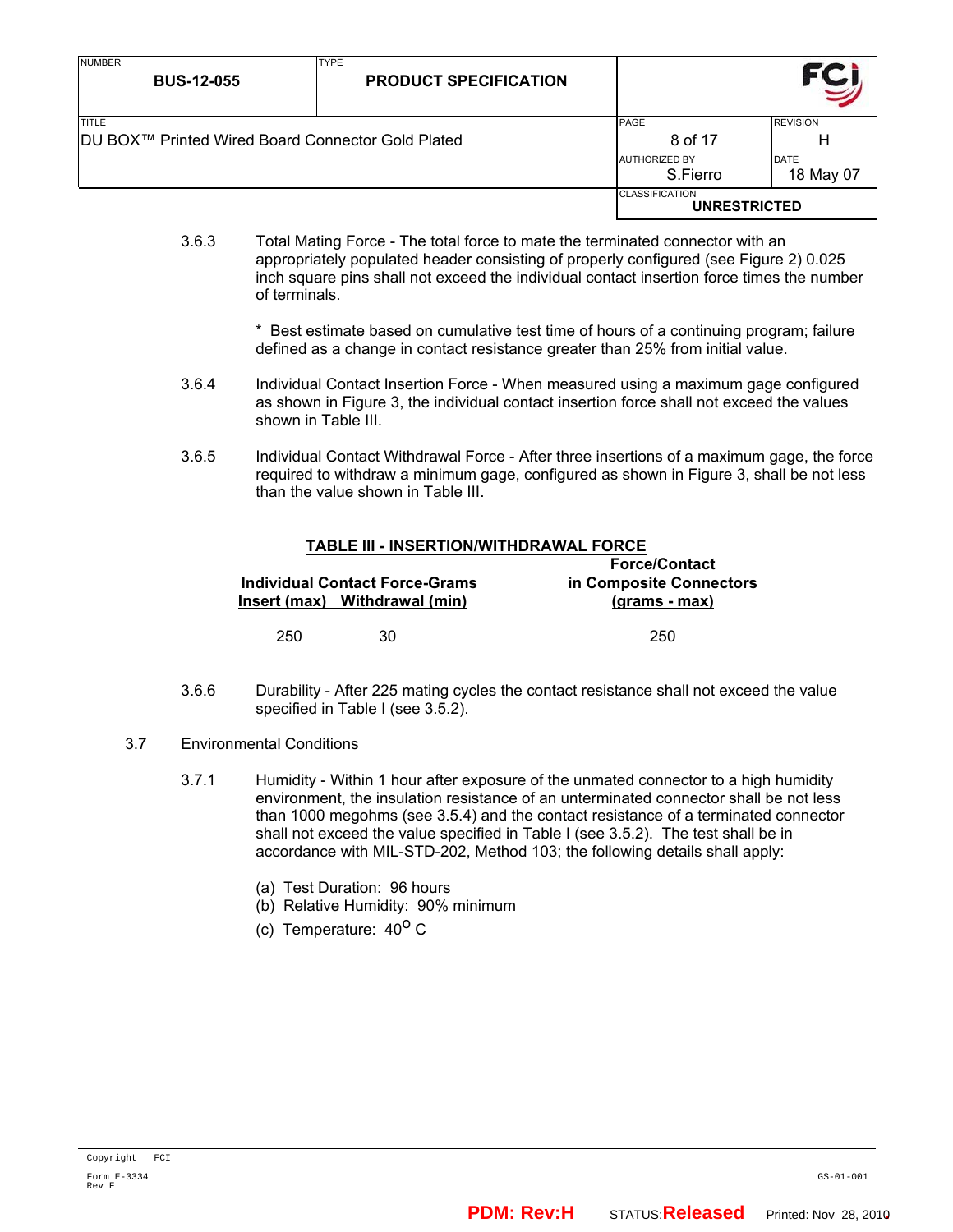| <b>NUMBER</b><br><b>BUS-12-055</b>                                | <b>TYPE</b><br><b>PRODUCT SPECIFICATION</b> |                                              |                          |
|-------------------------------------------------------------------|---------------------------------------------|----------------------------------------------|--------------------------|
| <b>TITLE</b><br>DU BOX™ Printed Wired Board Connector Gold Plated |                                             | PAGE<br>9 of 17                              | <b>REVISION</b><br>н     |
|                                                                   |                                             | <b>AUTHORIZED BY</b><br>S.Fierro             | <b>DATE</b><br>18 May 07 |
|                                                                   |                                             | <b>CLASSIFICATION</b><br><b>UNRESTRICTED</b> |                          |



Dimensions - Inch

| Gage | д      | Tol.                | $\overline{B}$ | Tol.   |
|------|--------|---------------------|----------------|--------|
| Min. | . 0240 | - . 0000<br>- .0002 | . 025          | ≛.001  |
| Max. | . 0260 | - .0002<br>- .0000  | . 025          | ≛. 001 |

Shim Stock) grind to width and break<br>edgee: do not polieh working eurface. Material:

Clean gage as follows before each user

- Scour surface with mildly abraeive<br>material (rubber eraeer, e.c.). д.
- Waeh surface with Freor and dry with<br>clean cotton. DC NOT TOUCH SURFACE<br>WITH FINGERS. в.

FIGURE 3 - INSERTION/WITHDRAWAL FORCE GAGE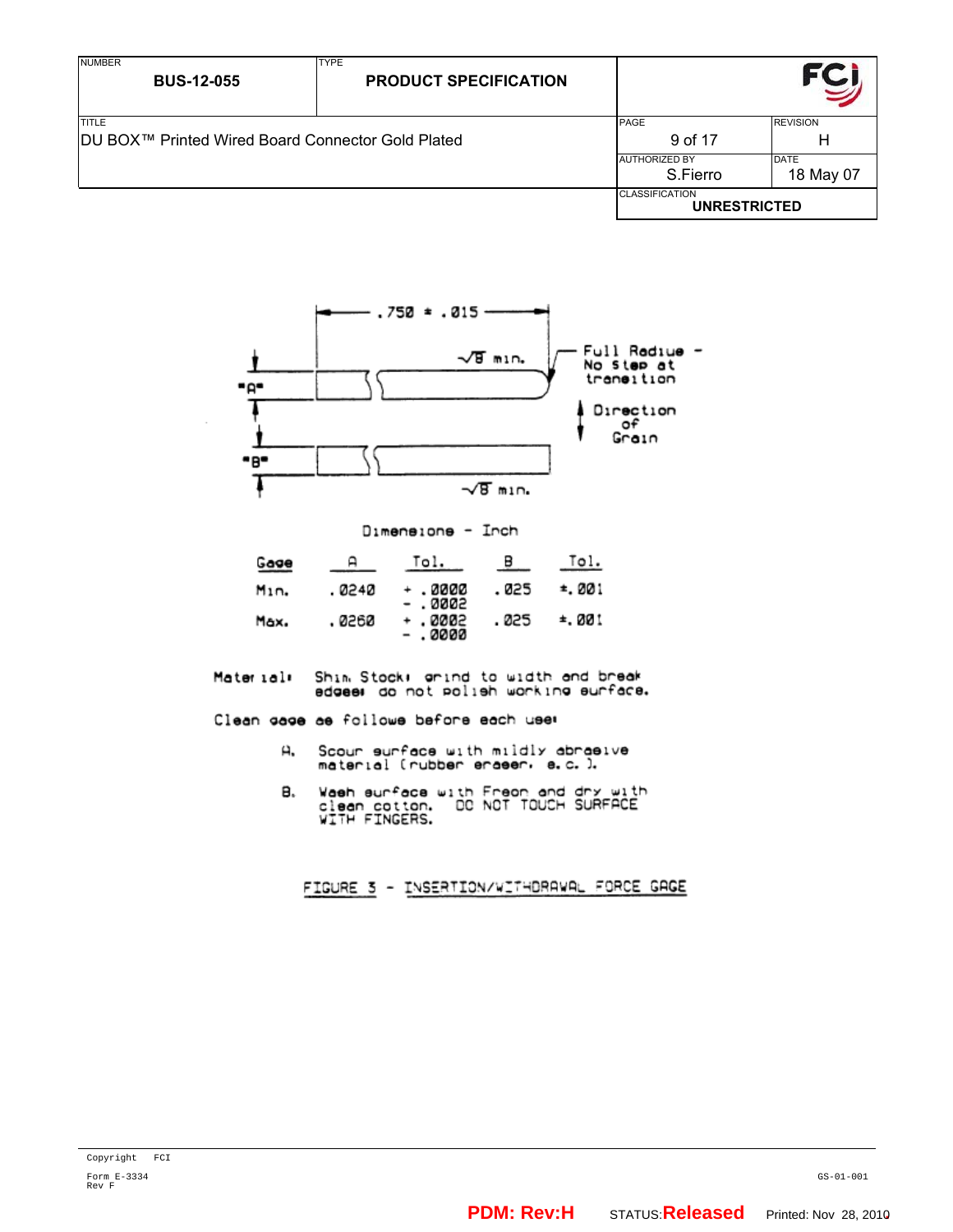| <b>NUMBER</b><br><b>BUS-12-055</b>                                 | <b>TYPE</b><br><b>PRODUCT SPECIFICATION</b> |                                              |                      |
|--------------------------------------------------------------------|---------------------------------------------|----------------------------------------------|----------------------|
| <b>TITLE</b><br> DU BOX™ Printed Wired Board Connector Gold Plated |                                             | PAGE<br>10 of 17                             | <b>REVISION</b><br>н |
|                                                                    |                                             | <b>AUTHORIZED BY</b><br>S.Fierro             | DATE<br>18 May 07    |
|                                                                    |                                             | <b>CLASSIFICATION</b><br><b>UNRESTRICTED</b> |                      |

- 3.7.2 Thermal Shock After exposure of the unmated connector to alternate periods of extreme high and low temperature, there shall be no evidence of cracking or crazing of the insulator housing or other physical damage to the connector; after the test, the dielectric withstanding voltage of an unterminated connector shall be not less than the appropriate value specified in Table II (see 3.5.5) and the contact retention shall be not less than 2 pounds (see 3.6.1). The test shall be in accordance with MIL-STD-202, Method 107; the following details shall apply:
	- (a) Test Condition: B-1 (25 1-hour cycles)
	- (b) Temperature Range:  $-65$  to  $+125^{\circ}$  C
- 3.7.3 High Temperature Life After exposure of the connector to a high temperature operating environment, the contact resistance shall not exceed the value specified in Table 1 (see paragraph 3.5.2). The test shall be in accordance with MIL-STD-202, Method 108; the following details shall apply:
	- (a) Test Chamber Temperature:  $100^{\circ}$  C
	- (b) Test Condition (Duration): B (250 hours)
	- (c) Operating Conditions: Rated current (see 3.5.1) through all contacts of terminated connector; duty cycle: 45 minutes ON and 15 minutes OFF
- 3.7.4 Shock There shall be no evidence of physical or mechanical damage when the mated connector is subjected to transient accelerations. During and after each shock, the contacts shall evidence no discontinuity greater than 1 microsecond. The test shall be in accordance with MIL-STD-202, Method 213; the following details shall apply:
	- (a) Test Condition: A (50G, 11 ms half-sine)
	- (b) Number of Shocks: 3 shocks in each direction along three orthogonal axes (18 total)
	- (c) Mounting: see Figure 4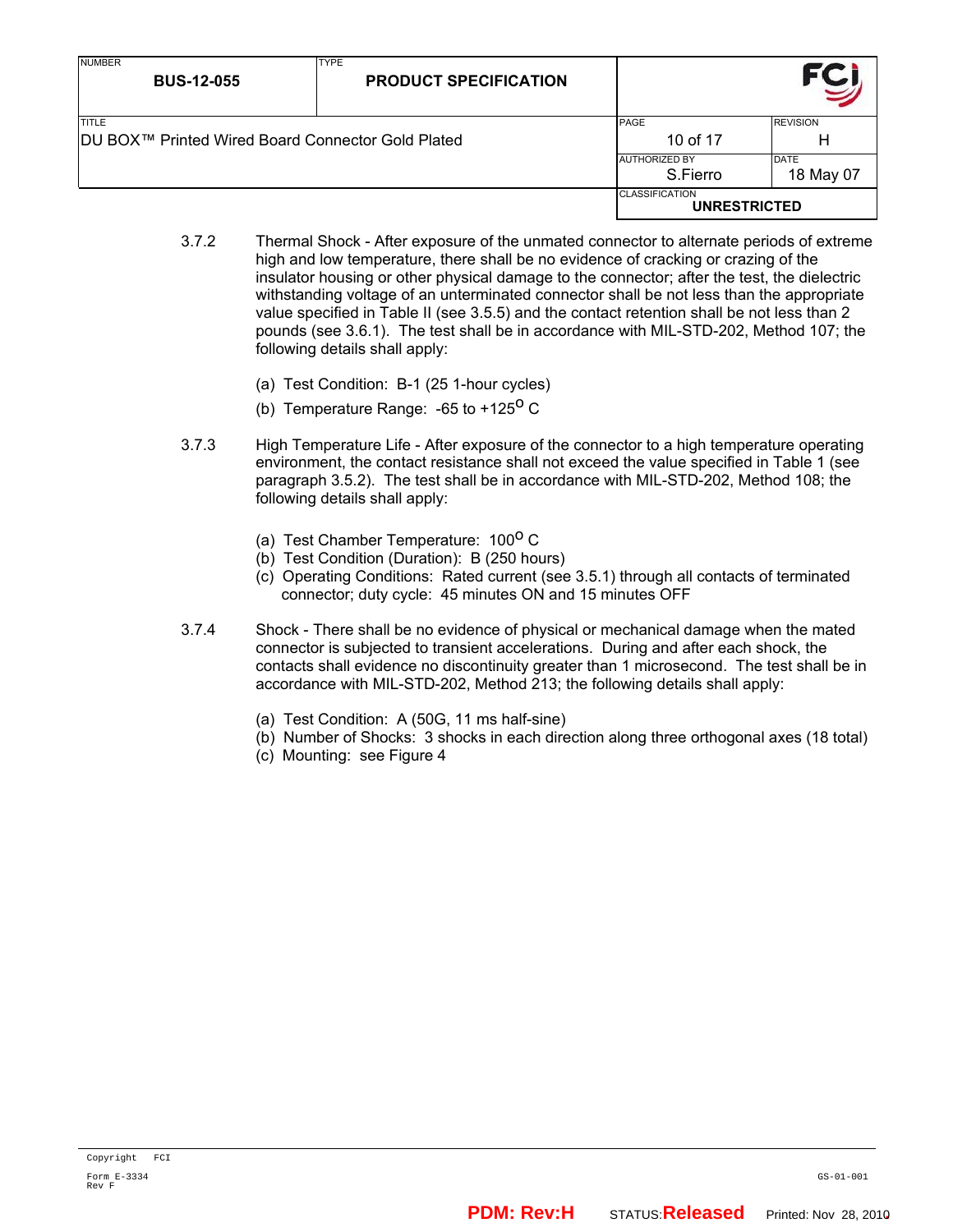| <b>NUMBER</b><br><b>BUS-12-055</b>                                             | <b>TYPE</b><br><b>PRODUCT SPECIFICATION</b> |                                              |                          |
|--------------------------------------------------------------------------------|---------------------------------------------|----------------------------------------------|--------------------------|
| <b>ITITLE</b><br>DU BOX <sup>™</sup> Printed Wired Board Connector Gold Plated |                                             | <b>PAGE</b><br>11 of 17                      | <b>REVISION</b><br>н     |
|                                                                                |                                             | <b>AUTHORIZED BY</b><br>S.Fierro             | <b>DATE</b><br>18 May 07 |
|                                                                                |                                             | <b>CLASSIFICATION</b><br><b>UNRESTRICTED</b> |                          |

- 3.7.5 Vibration There shall be no evidence of physical or mechanical damage when the mated connector is subjected to prolonged mechanical vibration; during the vibration along each axis, the contacts shall evidence no discontinuity greater than 1 microsecond. At the completion of the test, the contact resistance shall not exceed the value specified in Table I (see 3.5.2). The test shall be in accordance with MIL-STD-202, Method 204; the following details shall apply:
	- (a) Test Condition: B (+\_ 15G, 10 to 2,000 Hz)
	- (b) Test Duration: 4 hours along each of three orthogonal axes (12 hours total)
	- (c) Mounting: see Figure 4
- 3.7.6 Hydrogen Sulfide (H<sub>2</sub>S) Exposure After exposure of the mated connector to a moist H<sub>2</sub>S atmosphere, the low level circuit resistance shall not exceed the value specified in Table I (see 3.5.3). The following details shall apply:
	- (a) Test Medium:  $3$  PPM H<sub>2</sub>S in air
	- (b) Test Temperature:  $40^{\circ}$  C
	- (c) Test Duration: 48 hours
- 3.7.7 Salt Spray After exposure of the mated connector to a salt fog atmosphere, the low level circuit resistance shall not exceed the value specified in Table I (see 3.5.3). The test shall be in accordance with MIL-STD-202, Method 101; the following details shall apply:
	- (a) Salt Solution: 5 percent by weight
	- (b) Test Condition: B (48 hours)
- 3.7.8 Solderability The tails of individual contacts shall be solderable over a minimum length of 0.100 inch from the tip. The test shall be similar to MIL-STD-202, Method 208; the following details shall apply:
	- (a) Aging: suspended 2 inches above boiling distilled water for 60 minutes
	- (b) Acceptable Coverage: 95% minimum
	- (c) Solder: 60/40 Tin-Lead in accordance with QQ-S-571, Type S
	- (d) Flux: Type A, in accordance with MIL-F-14256
	- (e) Flux Immersion Time: terminal dipped and allowed to set 60 seconds
	- (f) Solder Dwell Time: terminal held immediately above solder for 10 seconds then immersed for 3 seconds
	- (g) Solder Temperature:  $232 + 5^{\circ}$  C
	- (h) Number of Samples: 20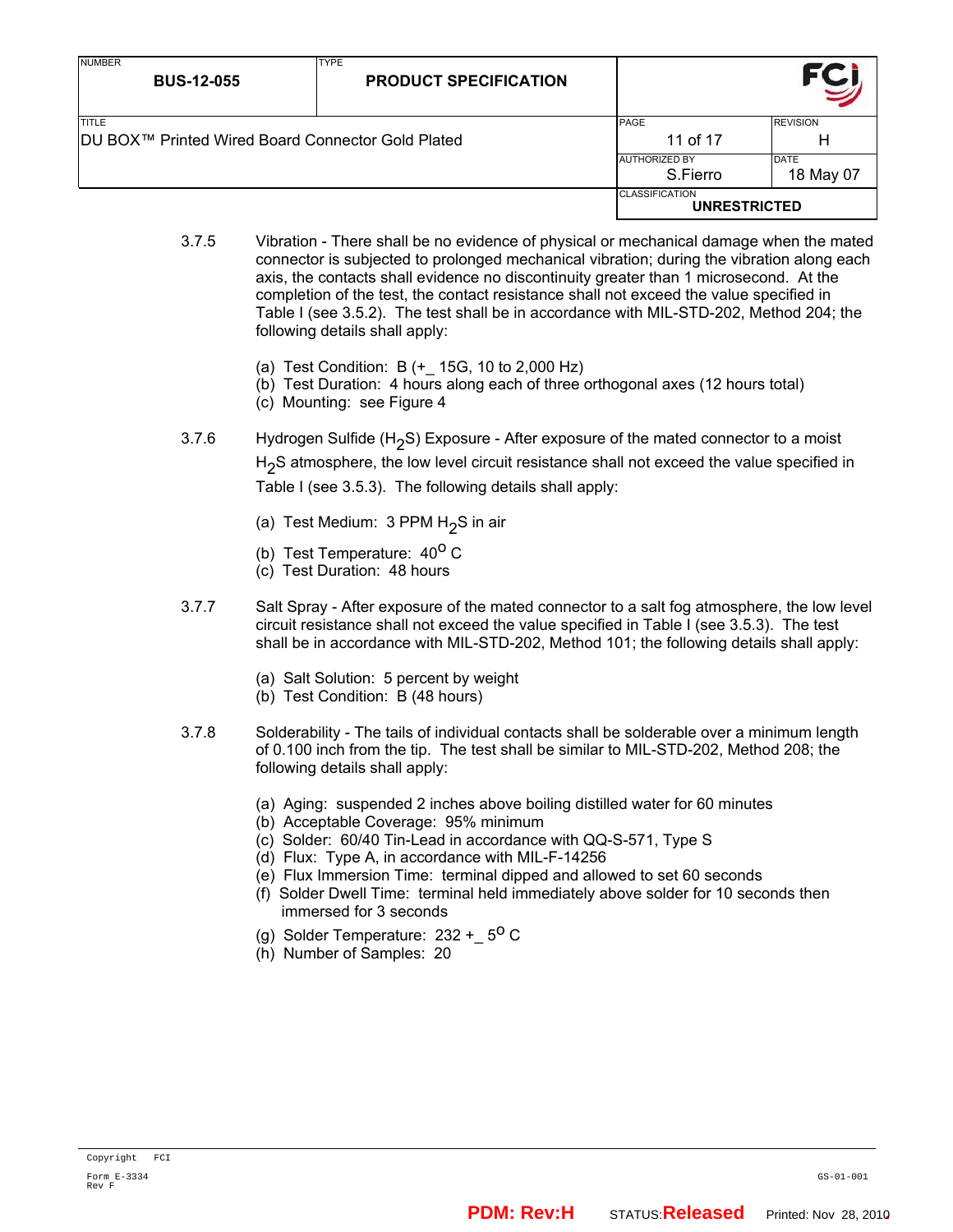| <b>NUMBER</b><br><b>BUS-12-055</b>                       | <b>TYPE</b><br><b>PRODUCT SPECIFICATION</b> |                                              |                 |
|----------------------------------------------------------|---------------------------------------------|----------------------------------------------|-----------------|
| <b>TITLE</b>                                             |                                             | PAGE                                         | <b>REVISION</b> |
| <b>DU BOX™ Printed Wired Board Connector Gold Plated</b> |                                             | 12 of 17                                     | н               |
|                                                          |                                             | <b>AUTHORIZED BY</b>                         | <b>DATE</b>     |
|                                                          |                                             | S.Fierro                                     | 18 May 07       |
|                                                          |                                             | <b>CLASSIFICATION</b><br><b>UNRESTRICTED</b> |                 |



SHOCK AND VIBRATION FIXTURING  $FIGURE 4 -$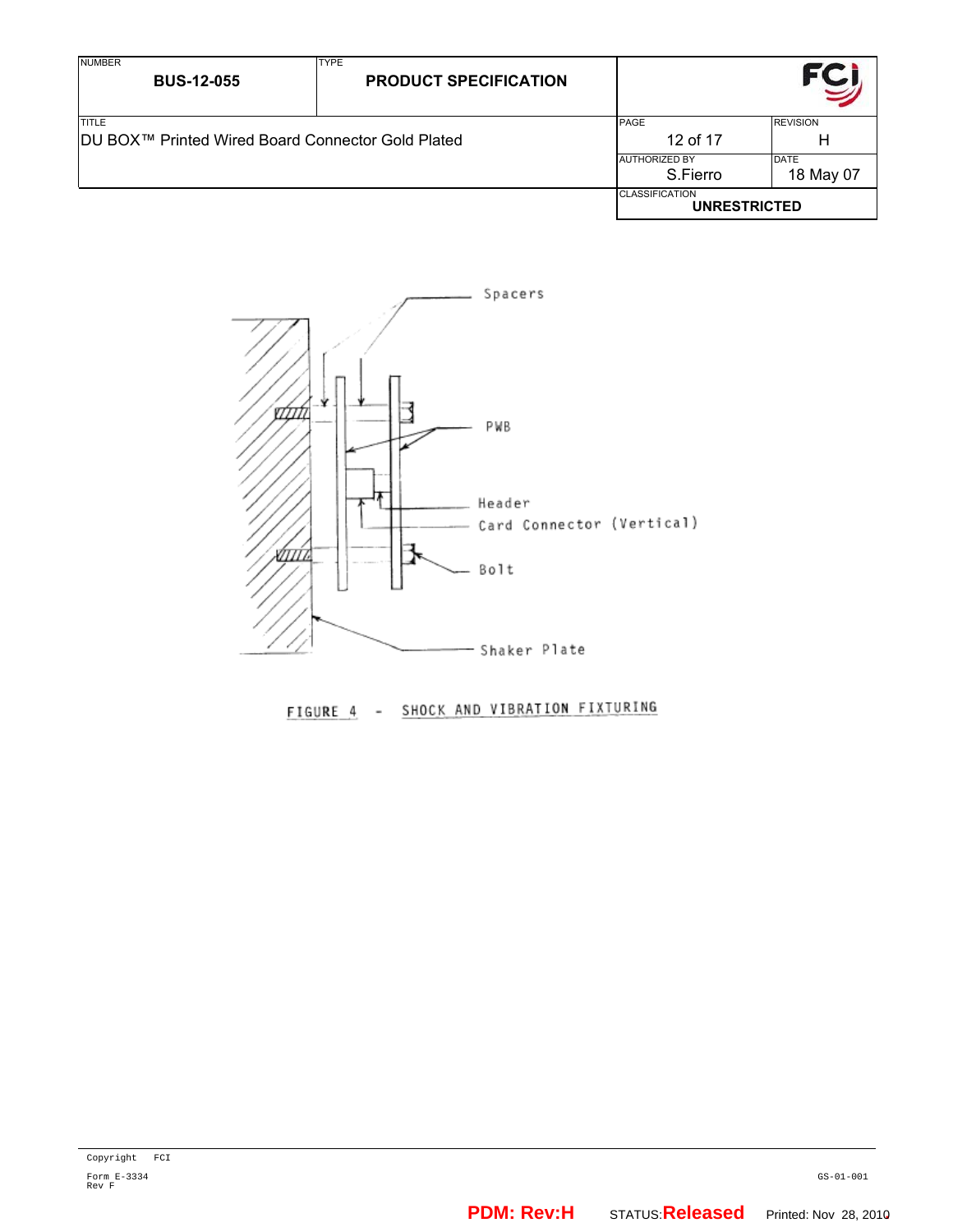| <b>NUMBER</b><br><b>BUS-12-055</b>                                       | <b>TYPE</b><br><b>PRODUCT SPECIFICATION</b> |                                              |                          |
|--------------------------------------------------------------------------|---------------------------------------------|----------------------------------------------|--------------------------|
| <b>TITLE</b><br><b>DU BOX™ Printed Wired Board Connector Gold Plated</b> |                                             | PAGE<br>13 of 17                             | <b>REVISION</b><br>Н     |
|                                                                          |                                             | <b>AUTHORIZED BY</b><br>S.Fierro             | <b>DATE</b><br>18 May 07 |
|                                                                          |                                             | <b>CLASSIFICATION</b><br><b>UNRESTRICTED</b> |                          |

- 3.7.9 Resistance to Soldering Heat There shall be no evidence of physical damage to the insulator when the unterminated connector is subjected to the high temperature extreme imposed during soldering. the test shall be in accordance with MIL-STD-202, Method 210; the following details shall apply:
	- (a) Test Condition: B  $(260 + 5^{\circ} C)$
	- (b) Immersion Depth: To within  $0.040 + 0.015$  of insulator
	- (c) Dwell 10 seconds
- 3.7.10 Resistance to Solvents There shall be no evidence of physical damage to the insulator when the unterminated connector is exposed to a typical solvent/cleaner. The test shall be similar to MIL-STD-202, Method 215; the following details shall apply:
	- (a) Solvent: Agitated Trichloroethane
	- (b) Solvent Temperature:  $55 + 5^{\circ}$  C
	- (c) Immersion Time: 2 minutes
	- (d) Number of Immersions: 2

## **4.0 QUALITY ASSURANCE PROVISIONS**

- 4.1 Equipment Calibration All test equipment and inspection facilities used in the performance of any test shall be maintained in a calibration system in accordance with MIL-C-45662.
- 4.2 Inspection Conditions Unless otherwise specified herein, all inspections shall be performed under the following ambient conditions:
	- (a) Temperature:  $25 + 5^{\circ}$  C
	- (b) Relative Humidity: 30 to 80%
	- (c) Barometric Pressure: Local ambient
- 4.3 Qualification Inspection Qualification inspection shall be performed on sample units produced with equipment normally used in production.
	- 4.3.1 Sample Qualification inspection shall be performed on eight (8) of the largest population connectors of the type for which qualification under this specification is desired.
	- 4.3.2 Preparation of Samples
		- 4.3.2.1 Printed Wiring Test Boards Four (4) test boards conforming to the applicable requirements of MIL-P-55110 and MIL-STD-275 shall be prepared.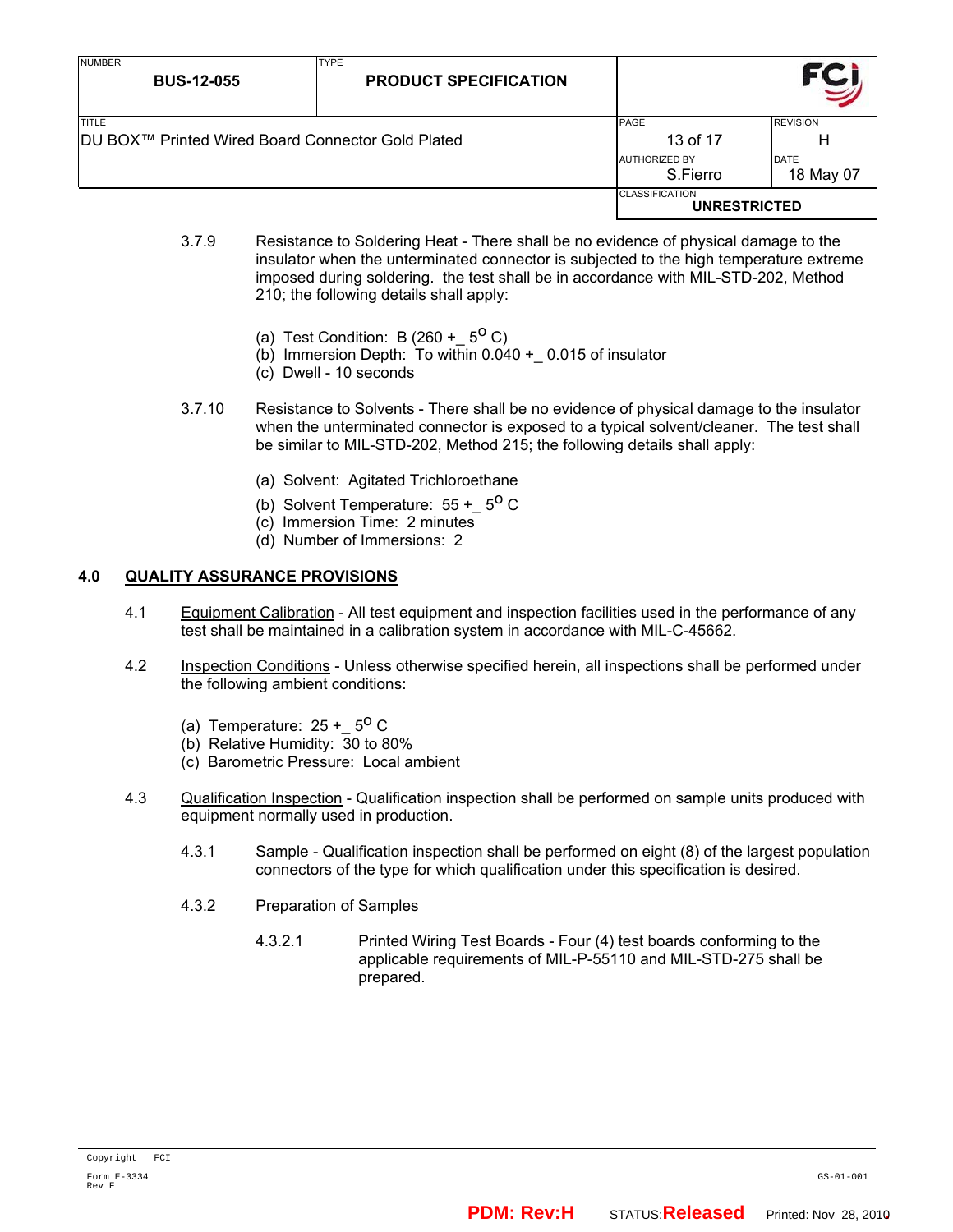| <b>NUMBER</b><br><b>BUS-12-055</b>                | <b>TYPE</b><br><b>PRODUCT SPECIFICATION</b> |                                              |                 |
|---------------------------------------------------|---------------------------------------------|----------------------------------------------|-----------------|
| <b>TITLE</b>                                      |                                             | <b>PAGE</b>                                  | <b>REVISION</b> |
| DU BOX™ Printed Wired Board Connector Gold Plated |                                             | 14 of 17                                     | н               |
|                                                   |                                             | <b>AUTHORIZED BY</b>                         | <b>DATE</b>     |
|                                                   |                                             | S.Fierro                                     | 18 May 07       |
|                                                   |                                             | <b>CLASSIFICATION</b><br><b>UNRESTRICTED</b> |                 |

- 4.3.2.2 Mating Headers Four (4) mating headers of the appropriate population and configuration and conforming to the requirements of figure 2 shall be prepared.
- 4.3.2.3 Sample Mounting Four (4) connectors (one per board) shall be installed in, and hand-soldered to, the test boards; a flux more active than that specified in 3.7.8 may be used to ensure that the solder joint does not contribute any degradation.
- 4.3.2.4 Sample Configuration The various test samples shall be configured as shown in Table IV.
- 4.3.3 Test Sequence The sample connectors shall be subjected to the inspections specified in Table V in the order shown.

## **TABLE IV - SAMPLE CONFIGURATION**

| Sample No. | <b>Terminated</b> | <b>Mating Header Required</b> |
|------------|-------------------|-------------------------------|
| $1 - 2$    | No                | No                            |
| $3-6$      | Yes               | Yes                           |
| 7-8        | No                | No                            |

## **TABLE V - CONNECTOR QUALIFICATION INSPECTION**

| Examination or Test                 | Paragraph | Sample Number       |
|-------------------------------------|-----------|---------------------|
|                                     |           | 1 2 3 4 5 6 7 8     |
| Individual Contact Insertion Force  | 3.6.4     | - - - X X X - -     |
| Individual Contact Withdrawal Force | 3.6.5     | - - - X X X - -     |
| Total Mating Force                  | 3.6.3     | - - - X X X - -     |
| Contact Resistance                  | 3.5.2     | - - X X X X - -     |
| Low Level Circuit Resistance        | 3.5.3     | - - - X X X - -     |
| Insulation Resistance               | 3.5.4     | $X$ X - - - - - -   |
| Capacitance                         | 3.5.6     | $X - - - - - - - -$ |
| Humidity                            | 3.7.1     | $X$ X X - - - - -   |
| Thermal Shock                       | 3.7.2     | $X$ X X - - - - -   |
| Dielectric Withstanding Voltage     | 3.5.5     | $X$ X - - - - - -   |
| Contact Retention                   | 3.6.1     | $- X - - - - - -$   |
| High Temperature Life               | 3.7.3     | $-$ - X - - - - -   |
| Shock                               | 3.7.4     | - - - X X - - -     |
| Vibration                           | 3.7.5     | $- - - X X - - -$   |
| Durability                          | 3.6.6     | - - - x - x - -     |
| Hydrogen Sulfide                    | 3.7.6     | - - - X X X - -     |
| Salt Spray                          | 3.7.7     | - - - X X X - -     |
| Terminal Strength                   | 3.6.2     | - - - - - - X -     |
| Solderability                       | 3.7.8     | $-$ - - - - - X -   |
| Resistance to Soldering Heat        | 3.7.9     | - - - - - - X -     |
| Resistance to Solvents              | 3.7.10    | $- - - - - - - X$   |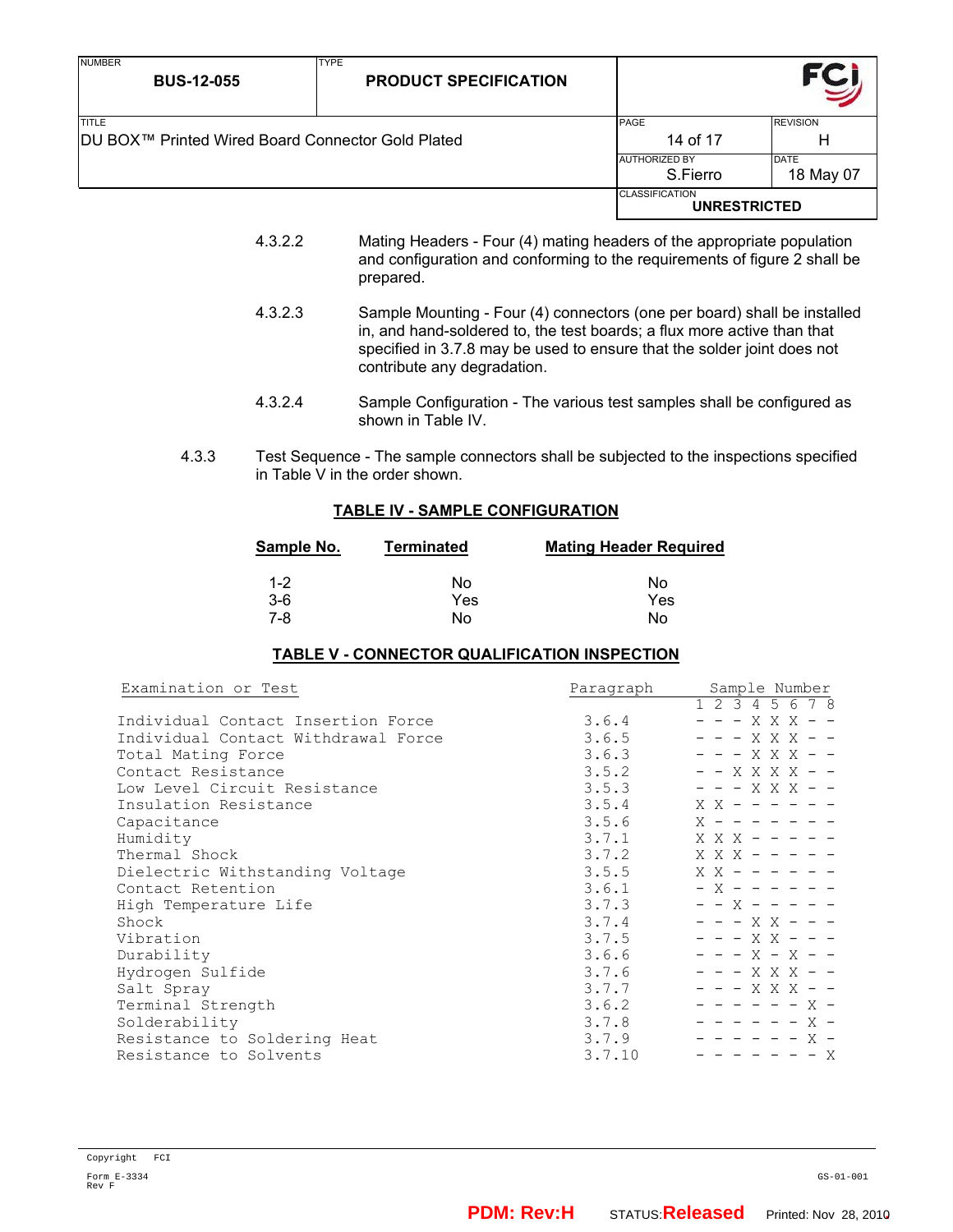| <b>NUMBER</b><br><b>BUS-12-055</b>                       | <b>TYPE</b><br><b>PRODUCT SPECIFICATION</b> |                                              |                          |
|----------------------------------------------------------|---------------------------------------------|----------------------------------------------|--------------------------|
| <b>TITLE</b>                                             |                                             | <b>REVISION</b><br><b>PAGE</b>               |                          |
| <b>DU BOX™ Printed Wired Board Connector Gold Plated</b> |                                             | 15 of 17                                     | Н                        |
|                                                          |                                             | <b>AUTHORIZED BY</b><br>S.Fierro             | <b>DATE</b><br>18 May 07 |
|                                                          |                                             | <b>CLASSIFICATION</b><br><b>UNRESTRICTED</b> |                          |

## 4.4 Requalification Testing

If either of the following conditions occur, the product responsible engineer shall initiate requalification testing.

- 4.4.1 A significant design change is made to an existing product previously qualified under this specification. A significant design change shall be defined to include, but not be limited to, changes in contact material composition, contact material thickness, contact force, contact surface geometry, underlying material composition, underlying material thickness, insulator design, contact base material, or contact lubrication requirements.
- 4.4.2 A product failure occurs during production or end use requiring corrective action to be taken relative to the product design or manufacturing process.

Requalification testing shall consist of all or applicable parts of the Qualification Test Matrix as determined by development/product, quality, test, and reliability engineering.

## **5.0 NOTES AND DEFINITIONS**

- 5.1 Total Mating Force The higher population connectors may, because of their size, prohibit manual mating (or unmating) of the connector with its header. This condition represents a human limitation and not necessarily a connector malfunction (see 3.4.1 and 3.6.3).
- 5.2 Contact Resistance Differences in contact resistance between various terminal configurations represent changes in the bulk resistance due to longer lengths of current paths; correction for these differences in bulk resistance will permit comparison of results for different styles of terminal (see 3.5.2 and 3.5.3).
- 5.3 Termination The type of printed wiring board and the geometry of its land areas will affect this parameter; for this reason, this sample has not been terminated (see 3.5.4 and 3.5.5).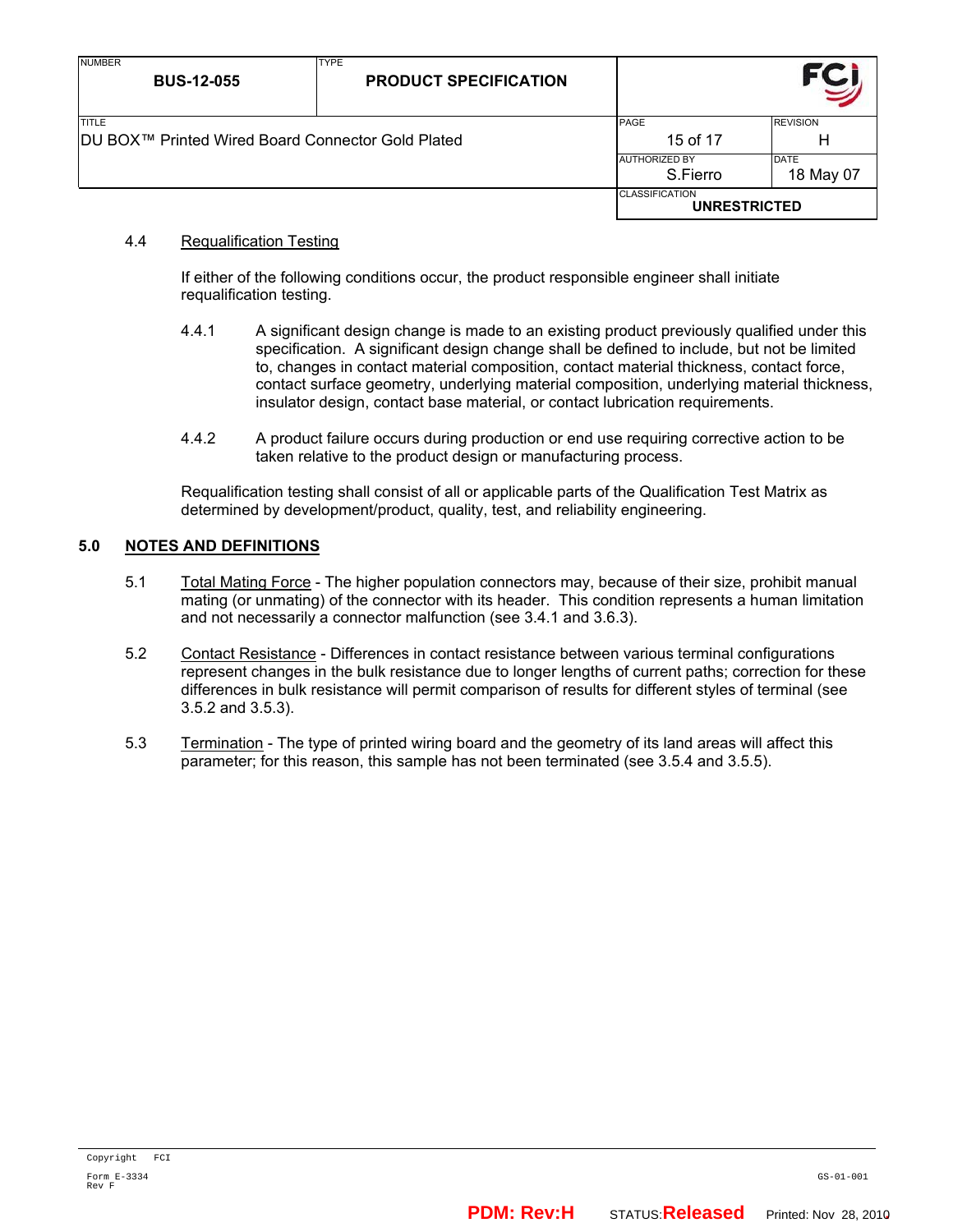| <b>NUMBER</b><br><b>BUS-12-055</b>                                 | <b>TYPE</b><br><b>PRODUCT SPECIFICATION</b> |                                              |                      |
|--------------------------------------------------------------------|---------------------------------------------|----------------------------------------------|----------------------|
| <b>TITLE</b><br>IDU BOX™ Printed Wired Board Connector Gold Plated |                                             | PAGE<br>16 of 17                             | <b>REVISION</b><br>Н |
|                                                                    |                                             | <b>AUTHORIZED BY</b><br>S.Fierro             | DATE<br>18 May 07    |
|                                                                    |                                             | <b>CLASSIFICATION</b><br><b>UNRESTRICTED</b> |                      |

5.4 Lubrication of Card Connectors - All gold plated contact systems have been found to be improved by suitable lubrication which can enhance durability and lower insertion forces. FCI DU BOX $^{TM}$  Card Connectors are not lubricated during manufacture. After the soldering and cleaning operation, it is advisable to lubricate the connector system if durability and low insertion forces are important to the applications. The recommended lubrication is Nye 176 as a 5% solution of 111 trichloroethane. This mixture may be applied by brushing, sponging, dipping, or spraying. It can be applied to either the card connector or the pin field with equal effectiveness.

The preferred method is to dip the pin field in the mixture and then allow the 111 trichloroethane to evaporate; this is the most economical method for using the lubricant. If this is not possible, then an absorbent brush or roller may be used to apply the liquid to the pins.

The roller can also be used to apply lubricant to the card connector itself. Another method is to dip a pin field in the solution and transfer it immediately to the card connector, inserting just enough to deposit a small droplet on each contact.

The connector can be dipped into a container but care must be taken not to transfer an excessive amount of lubricant. The lead-in windows of the connector should be touched to the surface and the mixture will wick up into the contact area. The excess liquid should be blown off.

It is vital that commercial "contact cleaner-lubricants" not be used, as these materials have virtually no lubricants in them and the cleaning action will cause immediate severe wear and increase the insertion force as much as three times normal.